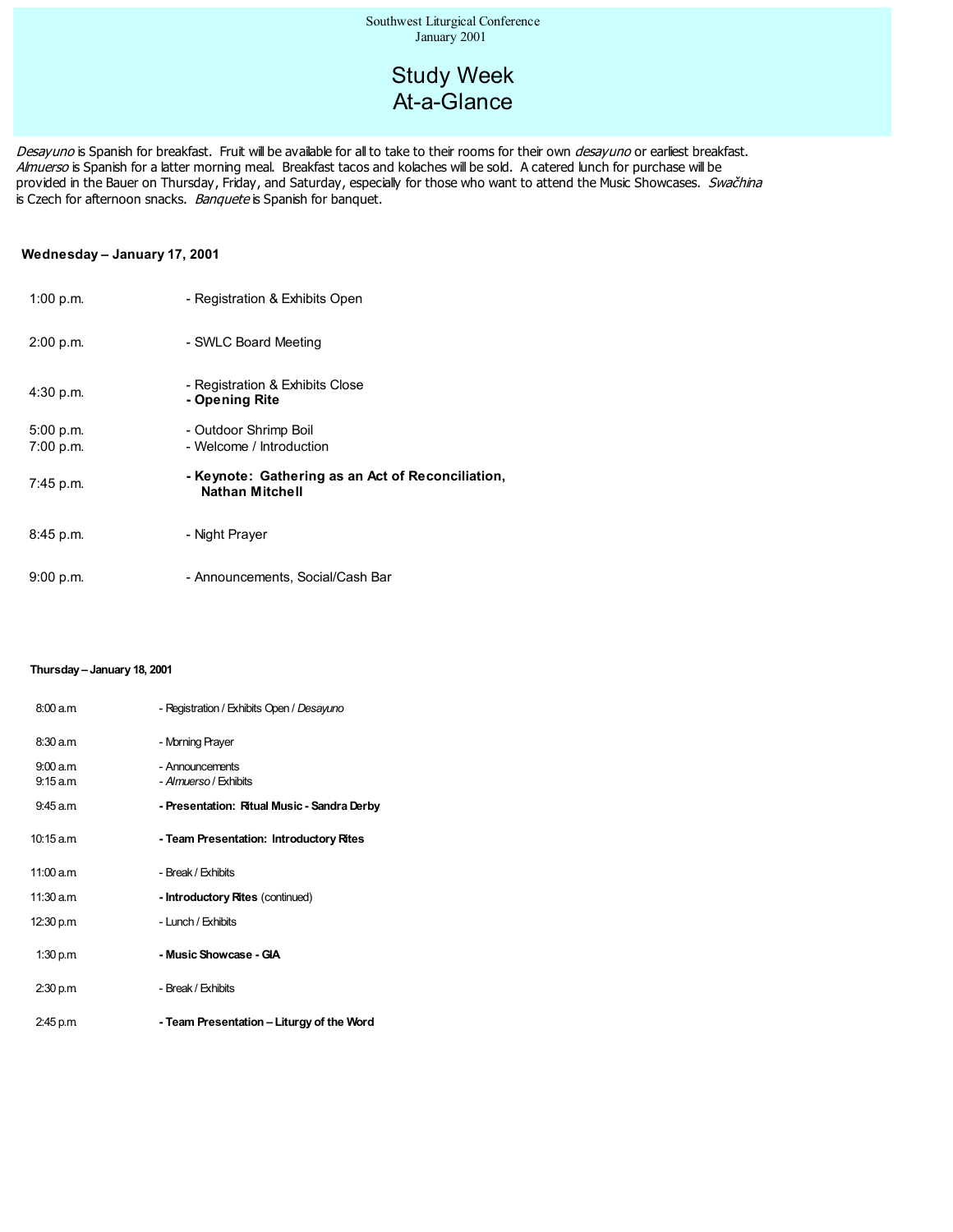| 4:30 p.m.   | - Swačhina / Exhibits                              |  |
|-------------|----------------------------------------------------|--|
| 5:00 p.m.   | - Liturgy of the Word (continued)                  |  |
| $5:45$ p.m. | - Break / Set up for Eucharist<br>- Exhibits Close |  |
| 6:00 p.m.   | - Eucharist                                        |  |
| 7:00 p.m.   | - Vietnamese Buffet                                |  |

## **Friday – January 19, 2001**

| 8:00a.m.               | - Registration / Exhibits Open / Desayuno                |
|------------------------|----------------------------------------------------------|
| 8:30a.m.               | - Morning Prayer                                         |
| 9:00a.m.<br>9:15 a.m.  | - Announcements<br>- Almuerso & Exhibits                 |
| 9:45 a.m.              | - Team Presentation - Preparation of the Altar and Gifts |
| 11:00 a.m.             | - Break / Exhibits                                       |
| $11:30$ a.m.           | - Team Presentation - Eucharistic Prayer                 |
| 12:30 p.m.             | - Lunch / Exhibits                                       |
| 1:30 p.m.              | - Music Showcase - OCP                                   |
| 2:30 p.m.              | - Break / Exhibits                                       |
| 2:45 p.m.              | - Team Presentation - Other Sacraments                   |
| 4:30 p.m.              | - Swačhina / Exhibits                                    |
| 5:30 p.m.              | - Exhibits Close<br>- Evening Prayer                     |
| 6:30 p.m.<br>7:00 p.m. | - Buses/Cars Leave for Banquete<br>- Social / Cash Bar   |
| 7:30 p.m.              | - Banquete                                               |

## **Saturday – January 20, 2001**

| 9:45 a.m.             | - Team Presentation - Communion Rite            |
|-----------------------|-------------------------------------------------|
| 9:00a.m.<br>9:15 a.m. | - Announcements<br><i>- Almuerso</i> & Exhibits |
| 8:30a.m.              | - Morning Prayer                                |
| 8:00a.m.              | - Registration / Exhibits Open / Desayuno       |
| $7:30$ a.m.           | - SWLC Board Meeting                            |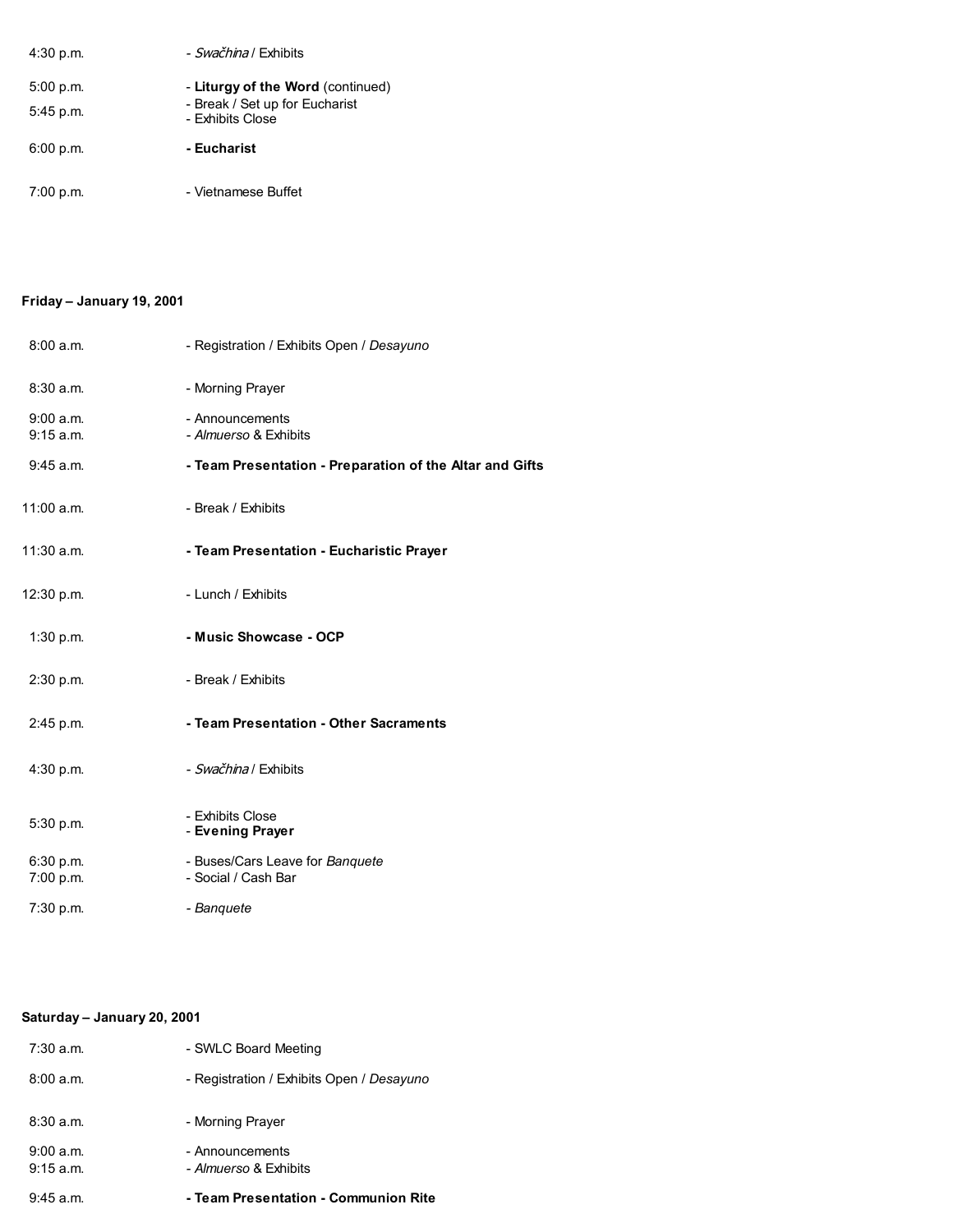| 11:00 a.m.   | - Break / Exhibits                                                        |
|--------------|---------------------------------------------------------------------------|
| $11:30$ a.m. | - Communion Rite (continued)<br>/ Concluding Rites                        |
| 12:30 p.m.   | - Lunch / Exhibits                                                        |
| 1:30 p.m.    | - Music Showcase - World Library                                          |
| 2:30 p.m.    | - Break / Exhibits                                                        |
| 3:00 p.m.    | - Summation, Nathan Mitchell<br><b>Closing Ritual</b>                     |
| 4:00 p.m.    | - <i>Swačhina</i> / Exhibits                                              |
| 4:30 p.m.    | - Exhibits Close<br>- Vision Making: Church of Victoria & Presenting Team |
| 6:00 p.m.    | - Evening Prayer                                                          |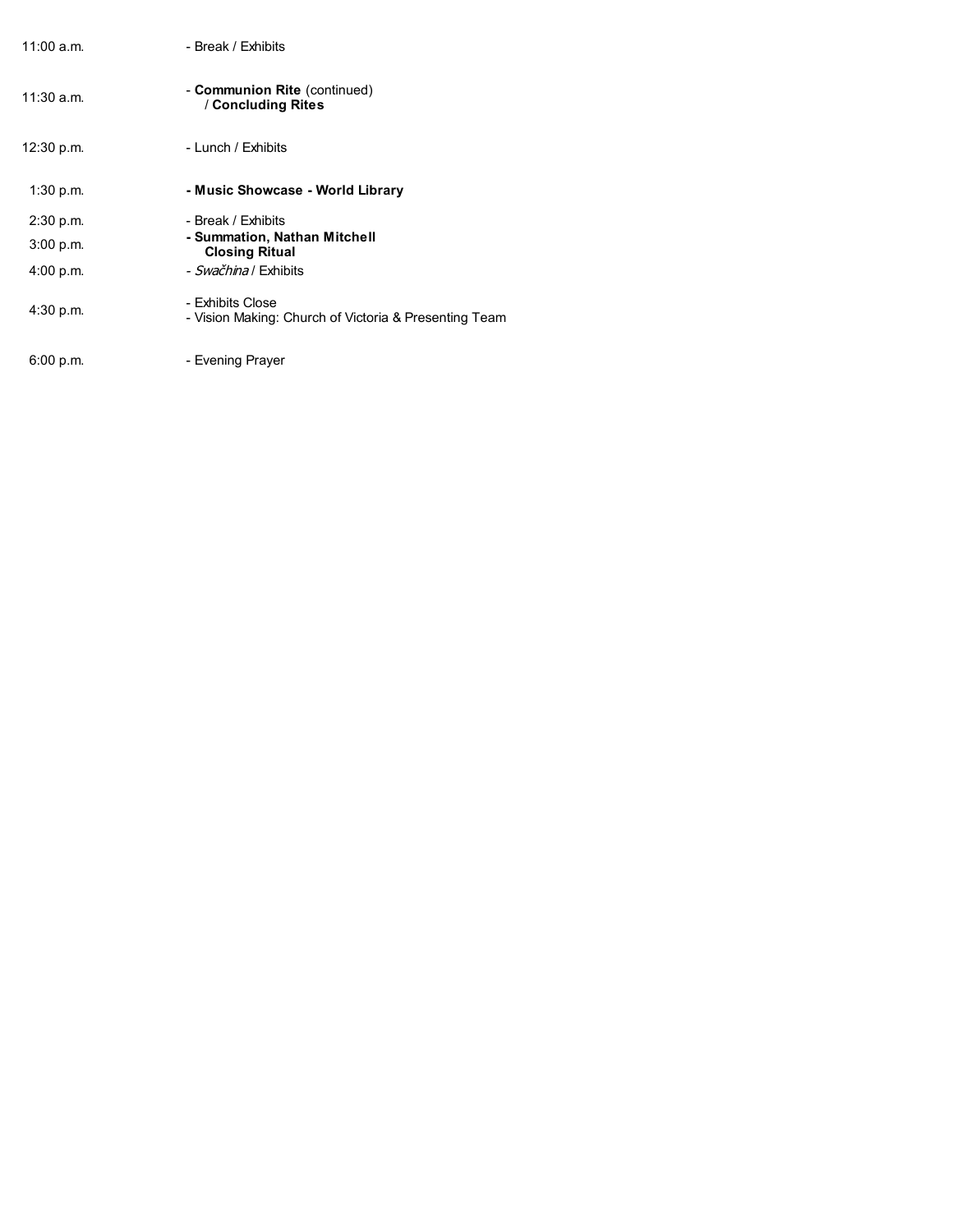

## **Presenters**

#### **Sandra Derby**

Sandra Derby, assistant professor of music education at Morehead State University in Kentucky, holds a Masters in Liturgical Studies from the University of Notre Dame and a PhD in Music Education from the University of Texas at Austin. Prior to her doctoral studies, she served the Diocese of Galveston-Houston in the Office of Worship as Diocesan Director of Music as well as taught liturgy and sacraments at St. Mary's Seminary. Active in church ministry and education for over 20 years as musician and liturgist, Sandra has presented workshops and retreats in dioceses throughout the country as well as for National Association of Pastoral Musicians, the Southwest Liturgical Conference, Liturgy Training Publications, and the Instituto de Liturgia Hispana. Her articles have appeared in *Pastoral Musician* and *Texas Music Education Research.*

#### **Nathan D. Mitchell**

Nathan D. Mitchell received his education at St. Meinrad College, Indiana University and a Ph.D. in Theology from the University of Notre Dame. His books include *Cult and Controversy, Mission and Ministry,* and most recently, *Liturgy and the Social Sciences.* In collaboration with Dr. John Leonard, he has also published *The Postures of the Assembly During the Eucharistic Prayer.* Since 1991, he has written the *"Amen Corner" for Worship.* Currently, he is Associate Director for Research at Notre Dame's Center for Pastoral Liturgy.

#### **Don Neumann**

Father Don Neumann, a presbyter of the Diocese of Galveston-Houston, holds a Master of Theology Degree from the University of St. Thomas, Houston and a Master of Arts in Liturgical Studies from the University of Notre Dame. He was a member of the Bishops Committee on the Liturgy RCIA Subcommittee. A lecturer on the Catechumenate throughout the United States and abroad, he is presently serving in the Catholic Chaplain Corps, in the various hospitals at the Texas Medical Center in Houston.

#### **Samuel Torvend**

Samuel Torvend is associate professor of liturgy in the Graduate Institute of Pastoral Ministries at St. Mary's University (Winona, MN), assistant professor of historical theology at Pacific Lutheran University (Tacoma, WA), and adjunct professor of liturgy at Seattle University. He is vice-president of The Liturgical Conference, a member of the North American Academy of Liturgy, and a liturgical catechist in the Archdiocese of Seattle. His articles on liturgical catechesis and the liturgical sources of social justice can be found in Assembly, Homily Service, Liturgy, Ministry & Liturgy, Open Questions in Worship, Sundays & Seasons, and Worship.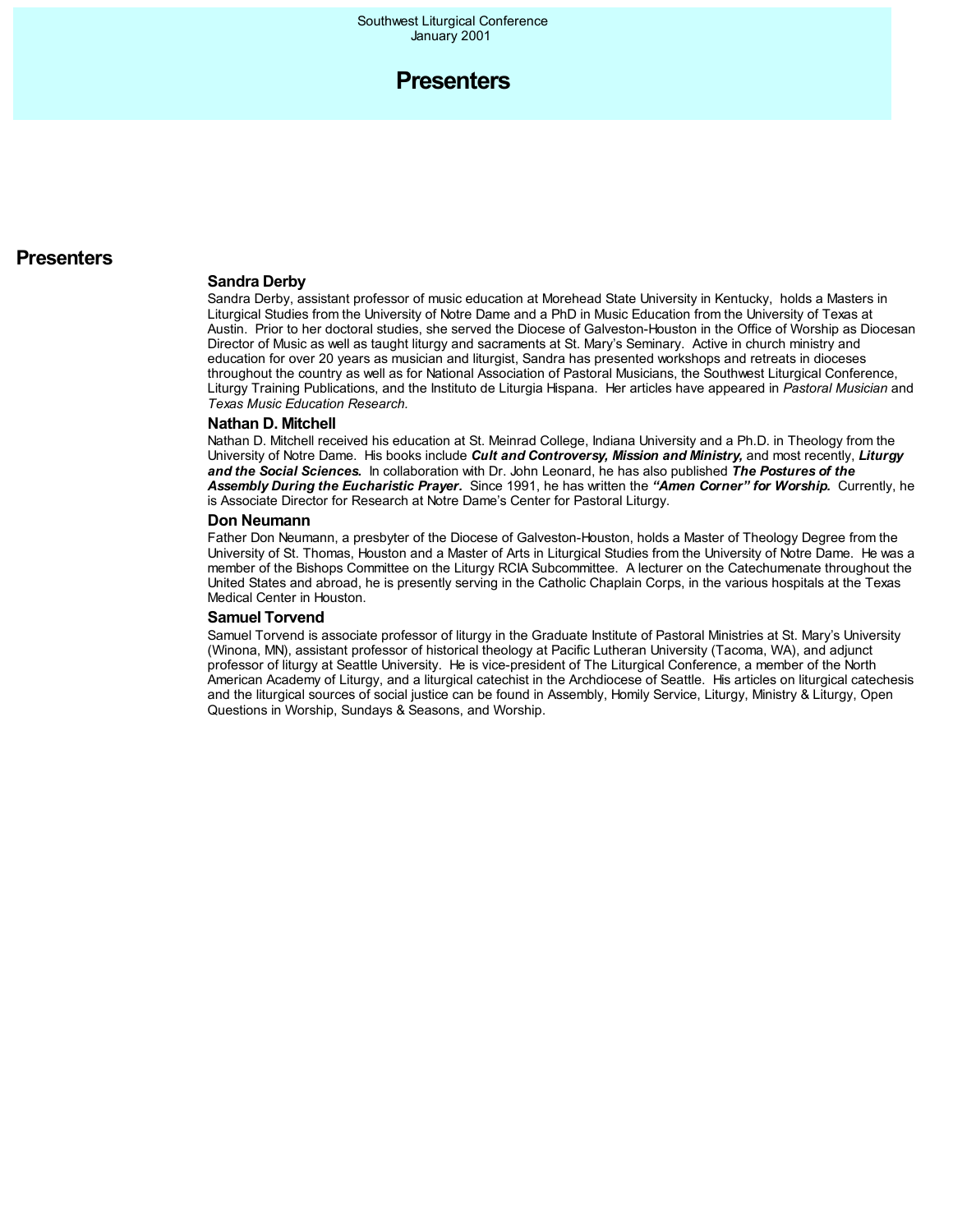## **Showcases**

## **Showcase Schedule**

| Day/Date        | Time                     | <b>Sponsor</b> |
|-----------------|--------------------------|----------------|
| Thurs. Jan. 18  | $1:30$ p.m. $-2:30$ p.m. | GIA            |
| Fri.<br>Jan. 19 | $1:30$ p.m. $-2:30$ p.m. | OCP            |
| Sat., Jan. 20   | $1:30$ p.m. $-2:30$ p.m. | World Library  |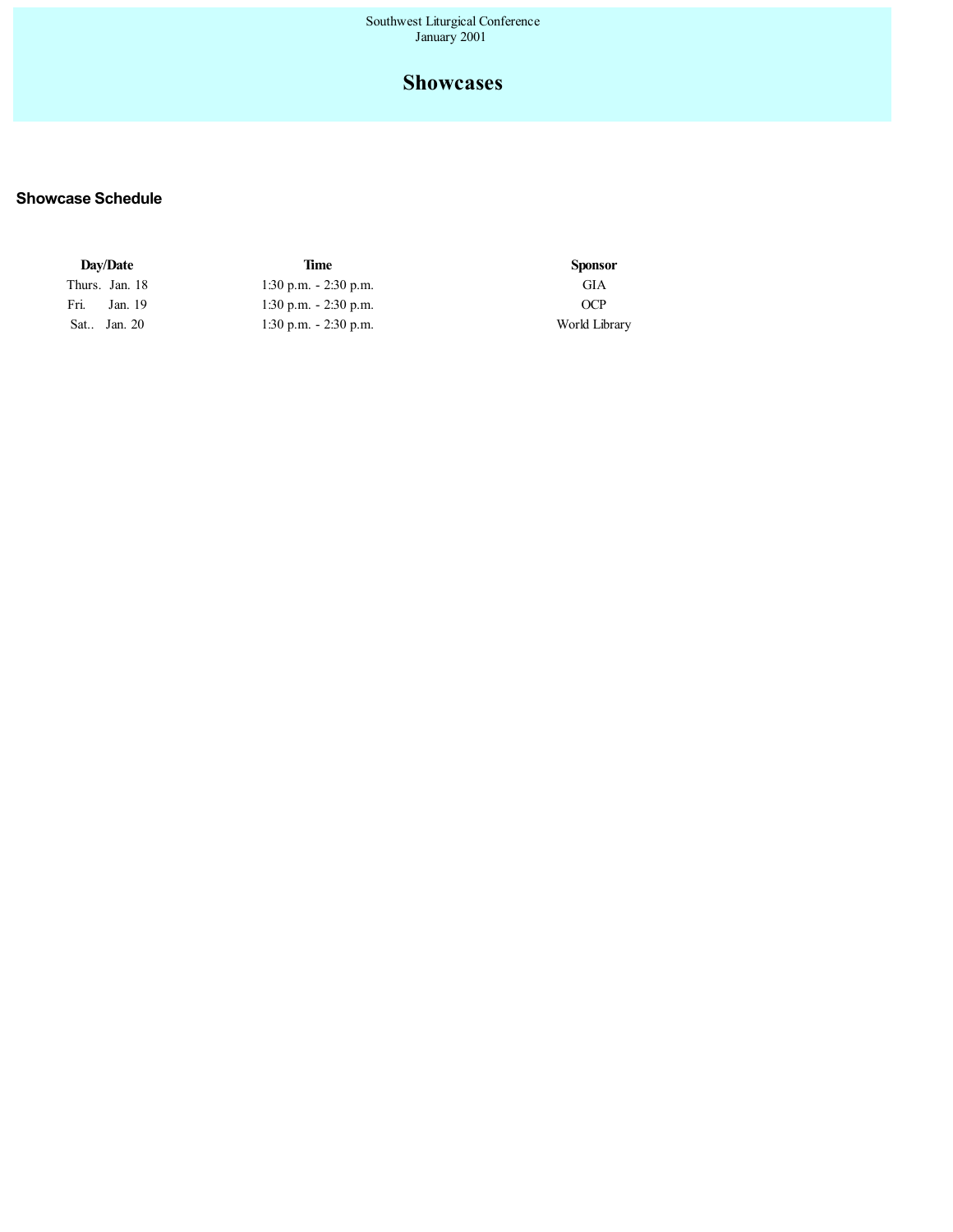# **Liturgy / Prayer**

## **Opening Rite**

Day/Date: Wednesday (1/17)

Time: 4:30 p.m.

## **Morning Prayer**

| <b>Dav/Date</b> | <b>Time</b> |
|-----------------|-------------|
| Thur. (1/18)    | 8:30 a.m.   |
| Fri. $(1/19)$   | $8:30$ a.m. |
| Sat. $(1/20)$   | $8:30$ a.m. |
|                 |             |

## **Evening Prayer**

| Day/Date      | <b>Time</b> |
|---------------|-------------|
| Fri. $(1/19)$ | $5:30$ p.m. |
| Sat. $(1/20)$ | $6:00$ p.m. |

## **Night Prayer**

## **Day/Date Time** Weds. (1/17) 8:45 p.m.

## **Eucharist**

Day/Date Thursday, January 18 Time 6:00 p.m. Location Bauer Community Center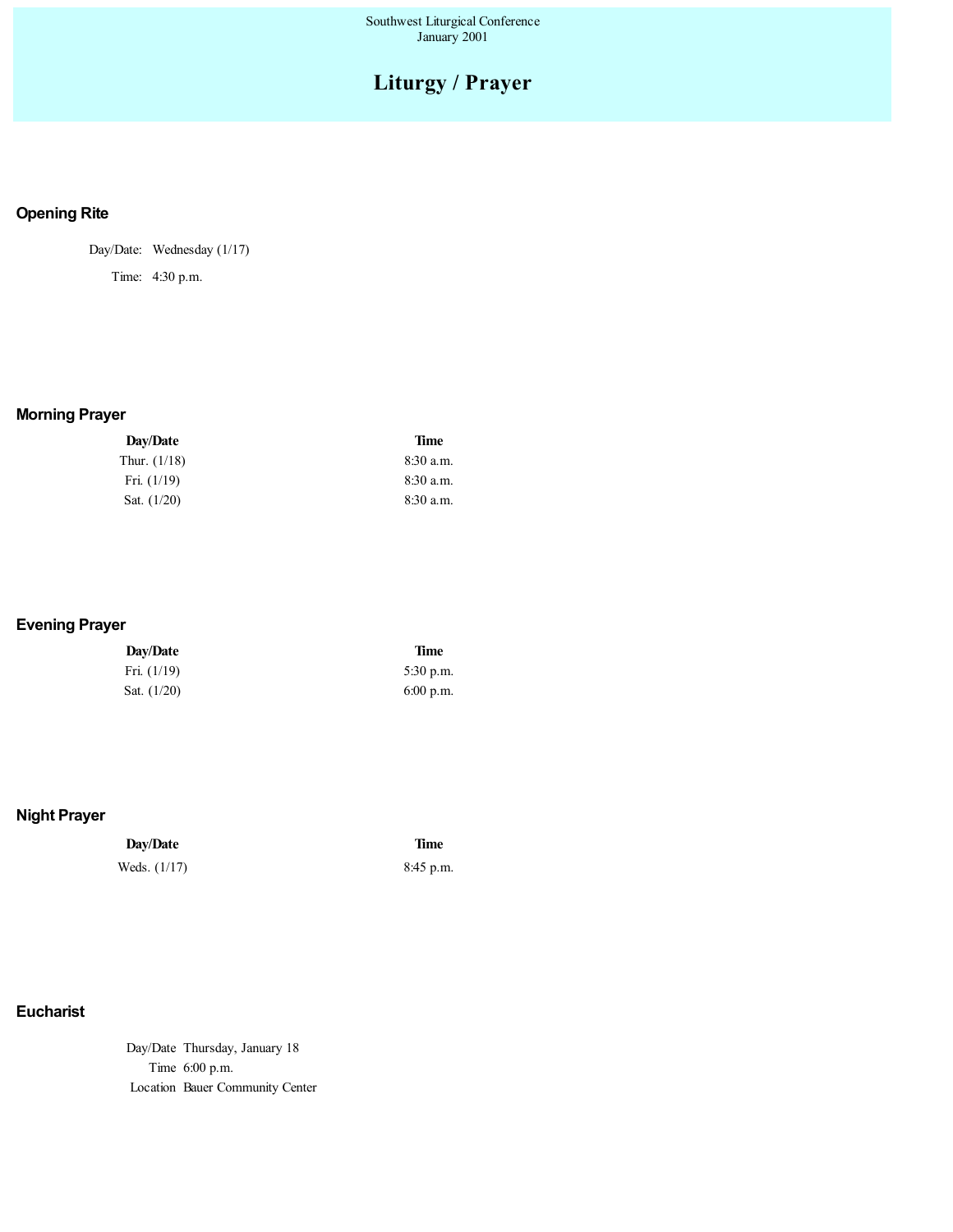# **Area Tours**

# **Tours & Contact Information**

| Tour                                                                                                                                          | Phone        | Website                                                 |
|-----------------------------------------------------------------------------------------------------------------------------------------------|--------------|---------------------------------------------------------|
| <i>Historic "Painted Churches" Tour</i> in the Schulenburg Area. The turn of the<br>century sanctuaries have interior frescos and stenciling. | 979-743-4514 | www.schulenburgchamber.org<br>(click on "Things to Do") |
| Attwater Prairie Chicken National Wildlife Refuge north east of Eagle Lake.                                                                   | 979-234-3021 | www.elc.net/city.of.eagle.lake/default.htm              |
| Spoetzel Brewery (Home of Shiner Bock) in Shiner.                                                                                             | 800-5SHINER  | www.shiner.com                                          |
| Aransas National Wildlife Refuge south of Port Lavaca                                                                                         | 361-286-3559 | www.wildtexas.com/parks/anwr.htm                        |
| Fishing and other attractions of Port Lavaca and Calhoun County                                                                               | 800-556-7678 |                                                         |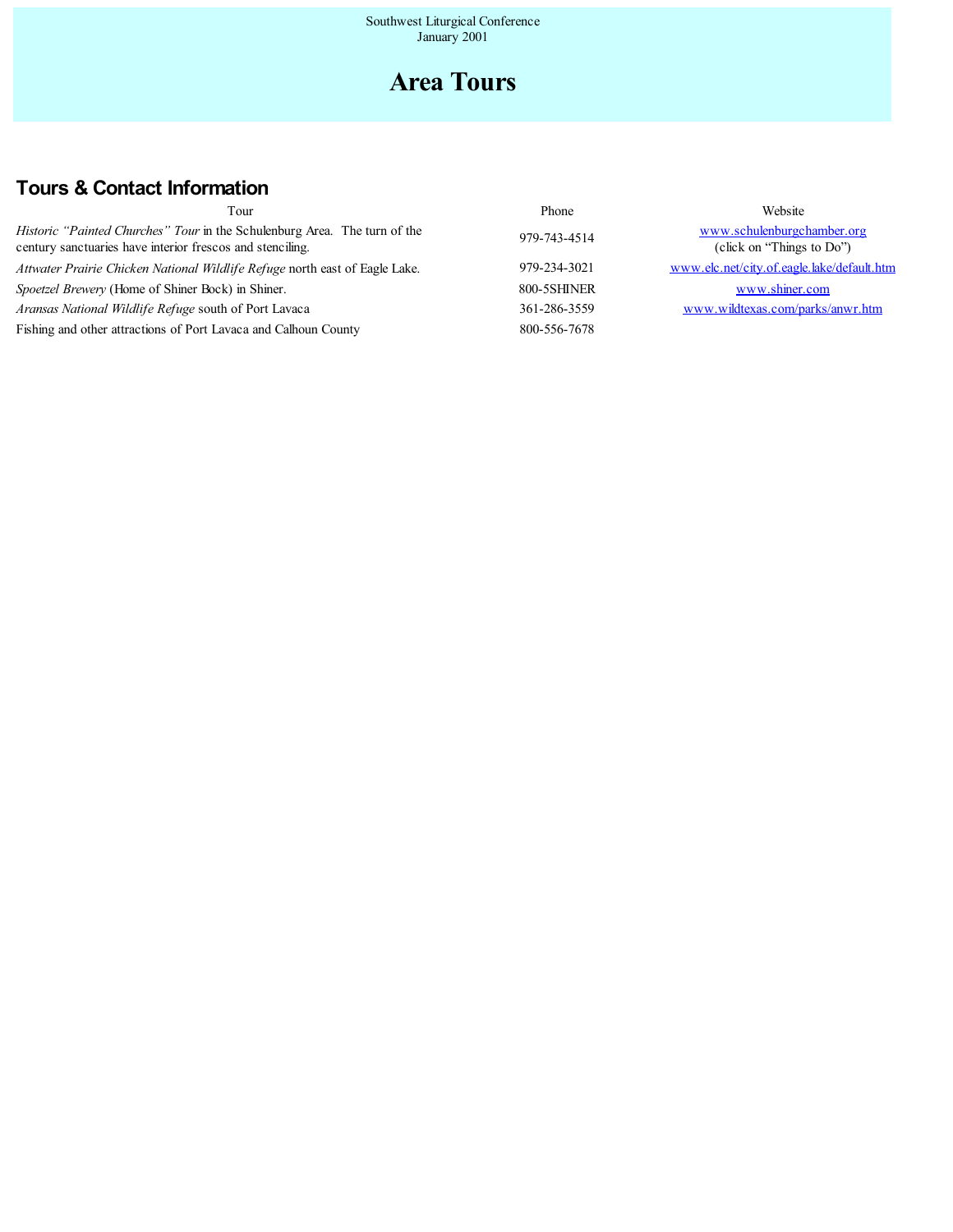# **Exhibits**

## **Exhibitor Invitation Letter**

To see this letter, click on the hyperlink below. This page is provided in Adobe Acrobat format. If you do not have the Adobe Acrobat Reader (free download from Adobe), click the link below to download the utility and then return to this web page to view the letter.

## **Exhibitors Registered**

| <b>Exhibitor</b>                         | <b>Category of Goods</b>                    |  |  |
|------------------------------------------|---------------------------------------------|--|--|
| A.I. Root Candle & Church Supply         | Candles, Altar Wines, Liturgical Supplies   |  |  |
| The Cavallini Company, Inc.              | <b>Stained Glass</b>                        |  |  |
| Cielito Lindo Religious Articles & Gifts | Books, Music, Statues, Crucifixes, etc.     |  |  |
| F.C. Ziegler, Inc.                       | Sacred Vessels, Vestments, Liturgical Books |  |  |
| G.I.A. Publications, Inc.                | Music                                       |  |  |
| Granda Liturgical Arts, Inc.             | Chalices, Monstrances, Tabernacles, etc.    |  |  |
| Harcourt Religion Publishers             | Religious Education Materials               |  |  |
| Liturgy Training Publications            | Books, Liturgical Supplies                  |  |  |
| Noelker and Hull Associates, Inc.        | Architectural & Interior Design Services    |  |  |
| Oregon Catholic Press                    | Recordings, Songbooks, Books                |  |  |
| Sauder Manufacturing Company             | Furniture: Pews and Chairs                  |  |  |
| The Liturgical Press                     | Books, Printed Religious Materials          |  |  |
| The University of St. Thomas             | Books, Flyers                               |  |  |
| Wayne Locke                              | Liturgical Furnishings                      |  |  |
| World Library Publications               | Liturgy & Music Resources                   |  |  |
| Viva! Bookstore                          | Books, Gift Items                           |  |  |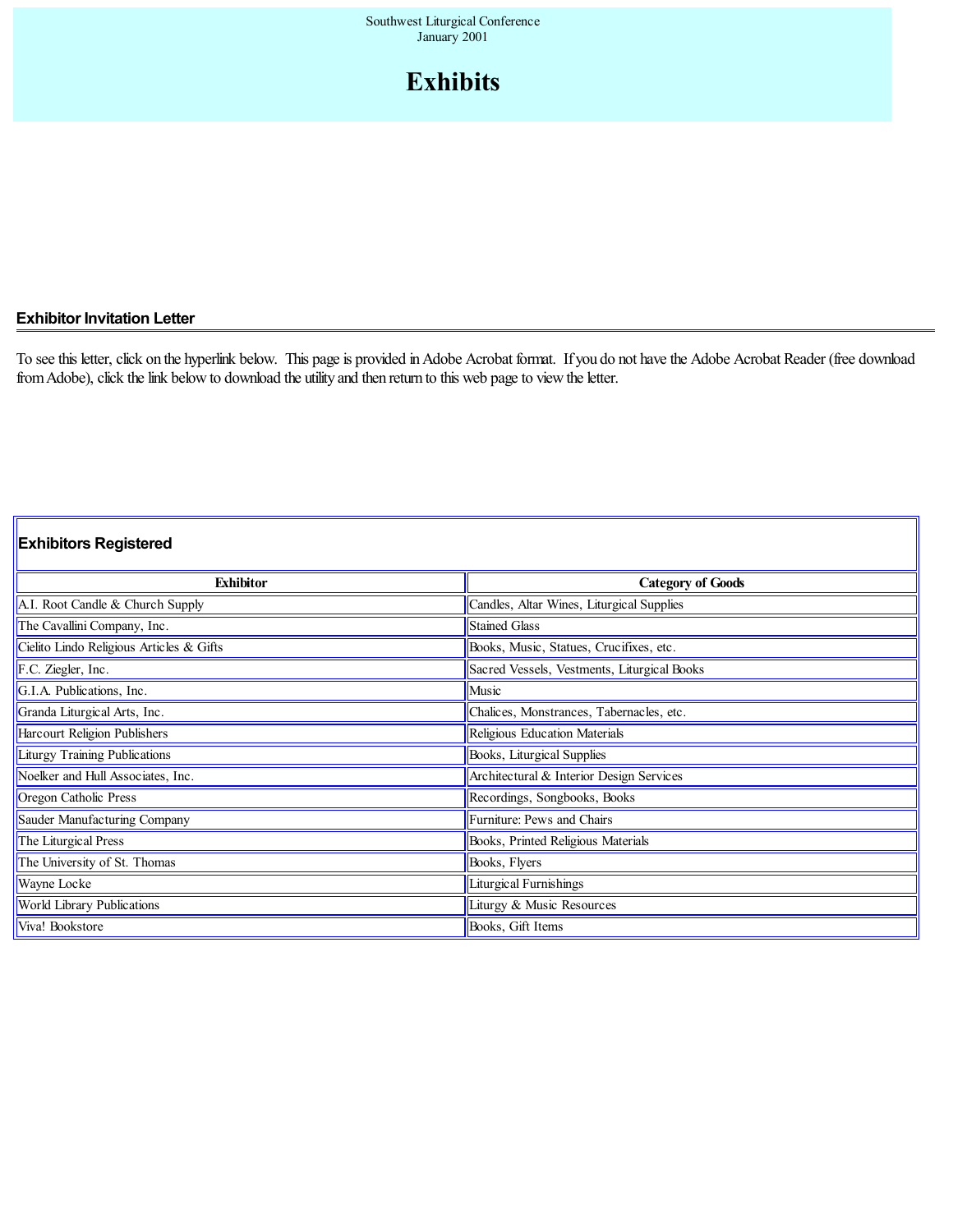## **Exhibit Open Hours**

#### **Wednesday – January 19**

1:00 p.m.- 4:30 p.m.

### **Thursday – January 20**

- 8:00 a.m. 8:30 a.m. 9:15 a.m. - 9:45 a.m. 11:00 a.m. - 11:30 a.m.
- 12:30 p.m. 1:30 p.m. 2:30 p.m. - 2:45 p.m. 4:30 p.m. - 5:00 p.m.

### **Friday – January 21**

- 8:00 a.m. 8:30 a.m.
- 9:15 a.m. 9:45 a.m.
- 11:00 a.m. 11:30 a.m.
- 12:30 p.m. 1:30 p.m.
- 2:30 p.m. 2:45 p.m.
- 4:30 p.m. 5:30 p.m.

#### **Saturday – January 22**

- 8:00 a.m. 8:30 a.m.
- 9:15 a.m. 9:45 a.m.
- 11:00 a.m. 11:30 a.m.
- 12:30 p.m. 1:30 p.m.
- 2:30 p.m. 3:00 p.m.
- 4:00 p.m. 4:30 p.m.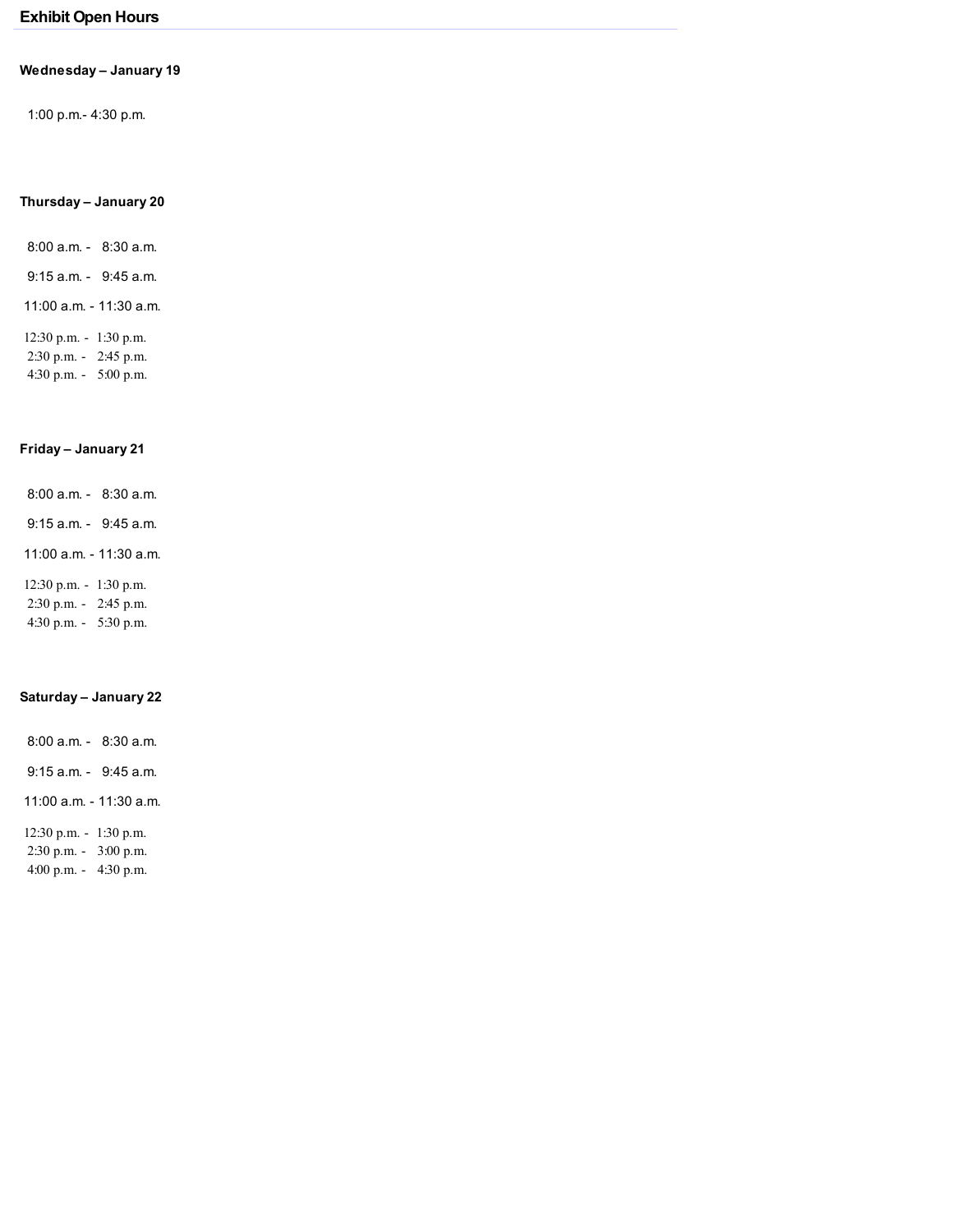# Meals

Desayuno is Spanish for breakfast. Fruit will be available for all to take to their rooms for their own desayuno or earliest breakfast. Almuerso is Spanish for a latter morning meal. Breakfast tacos and kolaches will be sold. A catered lunch for purchase will be provided in the Bauer on Thursday, Friday, and Saturday, especially for those who want to attend the Music Showcases. Swačhina is Czech for afternoon snacks. Banquete is Spanish for banquet.

#### **Wednesday – January 17, 2001**

| 5:00 p.m. | Outdoor Shrimp Boil | Provided |
|-----------|---------------------|----------|
|           |                     |          |

## **Thursday – January 18, 2001**

| 8:00a.m.    | Desayuno          | Provided                                                   |
|-------------|-------------------|------------------------------------------------------------|
| 9:15 a.m.   | Almuerso          | Available for Purchase<br>Available for Purchase / On Your |
| 12:30 p.m.  | Lunch             | Own                                                        |
| 4:30 p.m.   | Swačhina          | Provided                                                   |
| $7:00$ p.m. | Vietnamese Buffet | Provided                                                   |

#### **Friday – January 19, 2001**

| 8:00a.m.   | Desayuno | Provided                                |
|------------|----------|-----------------------------------------|
| 9:15 a.m.  | Almuerso | Available for Purchase                  |
| 12:30 p.m. | Lunch    | Available for Purchase / On Your<br>Own |
| 4:30 p.m.  | Swačhina | Provided                                |
| 7:30 p.m.  | Banquete | Provided                                |

#### **Saturday – January 20, 2001**

| 8:00a.m.    | Desayuno | Provided                                |
|-------------|----------|-----------------------------------------|
| $9:15$ a.m. | Almuerso | Available for Purchase                  |
| 12:30 p.m.  | Lunch    | Available for Purchase / On Your<br>Own |
| 4:30 p.m.   | Swačhina | Provided                                |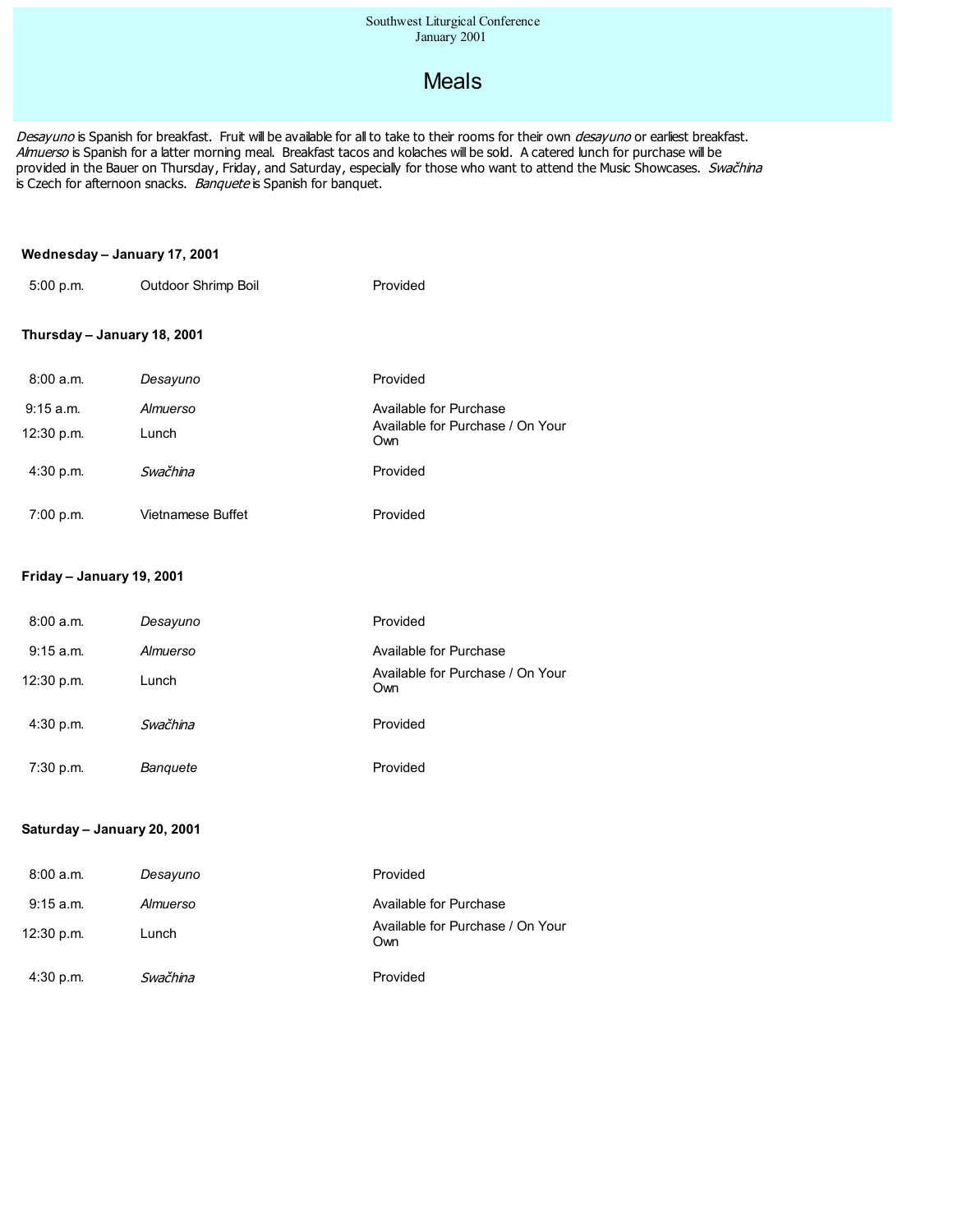#### Southwest Liturgical Conference Study Week January 2001

# **Registration & Housing**

## **Registration & Housing Reservation Process**

| Method of Registering:           | Mail a copy of your completed registration & housing form with check to:<br>2001 SWLC STUDY WEEK<br><b>POB 307</b><br><b>EAGLE LAKE TX 77434-0307</b>                                            |
|----------------------------------|--------------------------------------------------------------------------------------------------------------------------------------------------------------------------------------------------|
|                                  | Late registration (not housing) available at the study week.                                                                                                                                     |
|                                  | Web Site                                                                                                                                                                                         |
| Where to Get Registration Forms: | The Study Week brochure available from:<br>a) Registrant's (arch)diocesan office of worship or liturgical commission<br>2001 SWLC Study Week Office (address above)<br>b)<br>phone: 979-234-2842 |
| Early Registration Deadline:     | <b>Forms w check payment must be postmarked no later than December 15, 2000.</b> Forms postmarked after 12/15/00<br>will incur full registration cost.                                           |

## **Registration & Housing Fees**

| <b>Type of Registration</b>                                              | Cost     |
|--------------------------------------------------------------------------|----------|
| Early Registration (postmarked on or before 12/15/00)<br>(incl. banquet) | \$95.00  |
| Registration (postmarked after 12/15/00)<br>(incl. banquet)              | \$110.00 |
| Wednesday Single Day Registration (does not incl. banquet)               | \$20.00  |
| Single Day Registration - Thurs., Fri., or Sat. (does not incl. banquet) | \$30.00  |
| Additional Banquet Tickets (1 incl. w/ Full Reg.)                        | \$20.00  |
| Motel Deposit (See form for full information)                            | \$55.00  |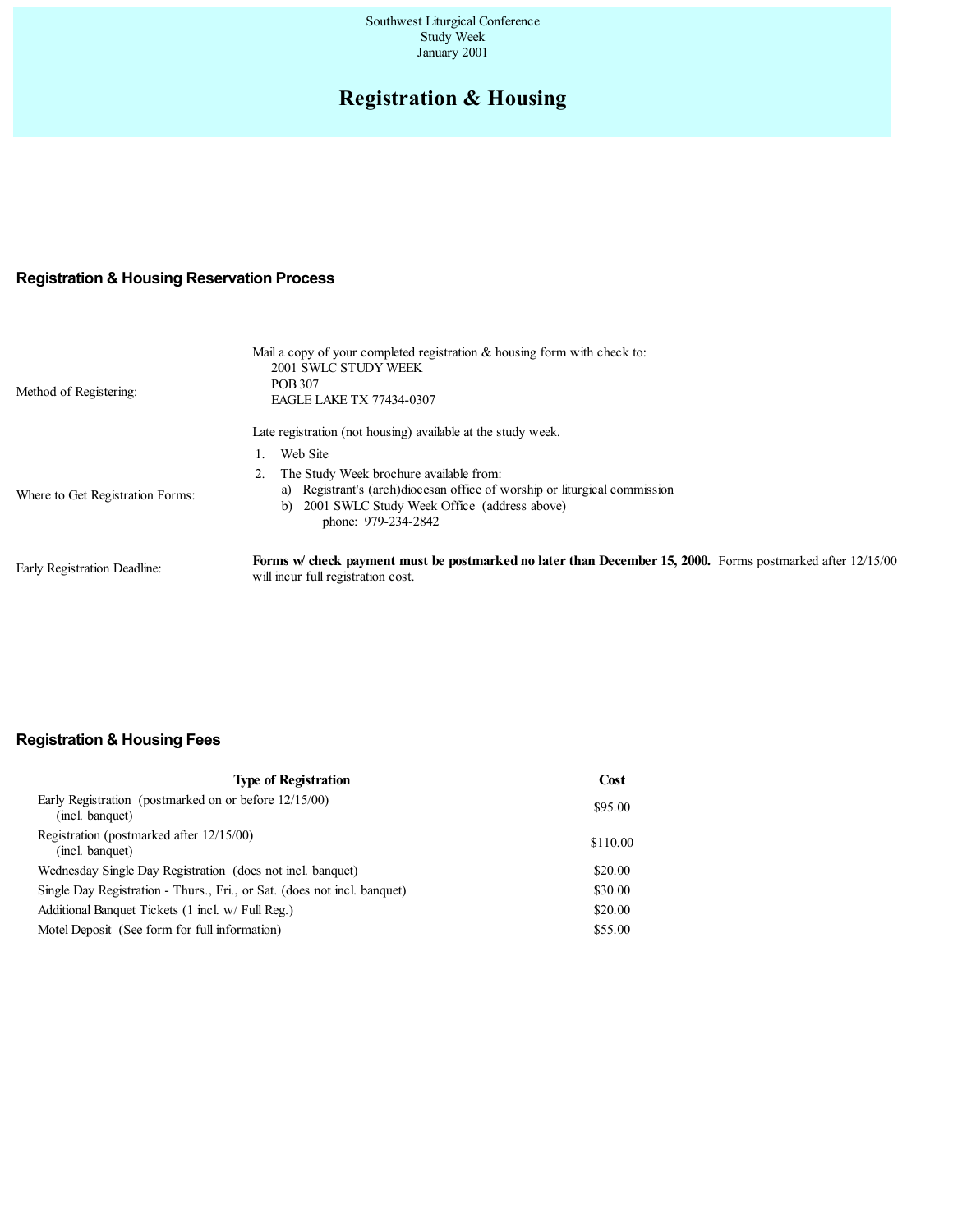#### **Study Week Registration Hours**

#### **Wednesday – January 17, 2001**

| 1:00 p.m. | <b>Registration Opens</b> |
|-----------|---------------------------|
|-----------|---------------------------|

4:30 p.m. Registration Closes

#### **Thursday – January 18, 2001**

| 8:00a.m. | <b>Registration Opens</b><br>(There will always be someone at the Registration Table) |
|----------|---------------------------------------------------------------------------------------|
|          |                                                                                       |

5:45 p.m. Registration Closes

#### **Friday – January 19, 2001**

| 8:00a.m. | <b>Registration Opens</b><br>(There will always be someone at the Registration Table) |
|----------|---------------------------------------------------------------------------------------|
|          |                                                                                       |

5:30 p.m. Registration Closes

#### **Saturday – January 20, 2001**

| 8:00 a.m. | <b>Registration Opens</b>                                |
|-----------|----------------------------------------------------------|
|           | (There will always be someone at the Registration Table) |

### **SWLC Scholarships for Registration Available**

Scholarships covering the cost of study week registration are available through the SWLC. Contact your local diocesan office of worship or liturgical commission for an application form. The e-mail addresses for most liturgy offices are listed HERE.

### Becas disponibles del SWLC. Llame a su oficina de liturgia o comisión de liturgia para obtener una forma de solicitud. Mira a la SWLC Main Page *para su direcion dee-mail.*

| Background          | The SWLC has set aside funds to provide scholarships covering registration to the study week for participants from dioceses of the<br>region who might not otherwise be able to attend.                                                                                     |
|---------------------|-----------------------------------------------------------------------------------------------------------------------------------------------------------------------------------------------------------------------------------------------------------------------------|
| Award Process       | Scholarships will be awarded to qualified applicants, on a first come / first served basis.                                                                                                                                                                                 |
| Where to Send Forms | Completed scholarship application forms should be mailed with your completed registration form to the applicant's<br>(arch)diocesan office of worship or liturgical commission. DO NOT send the scholarship application to the 2001 SWLC Study Week<br>registration office. |